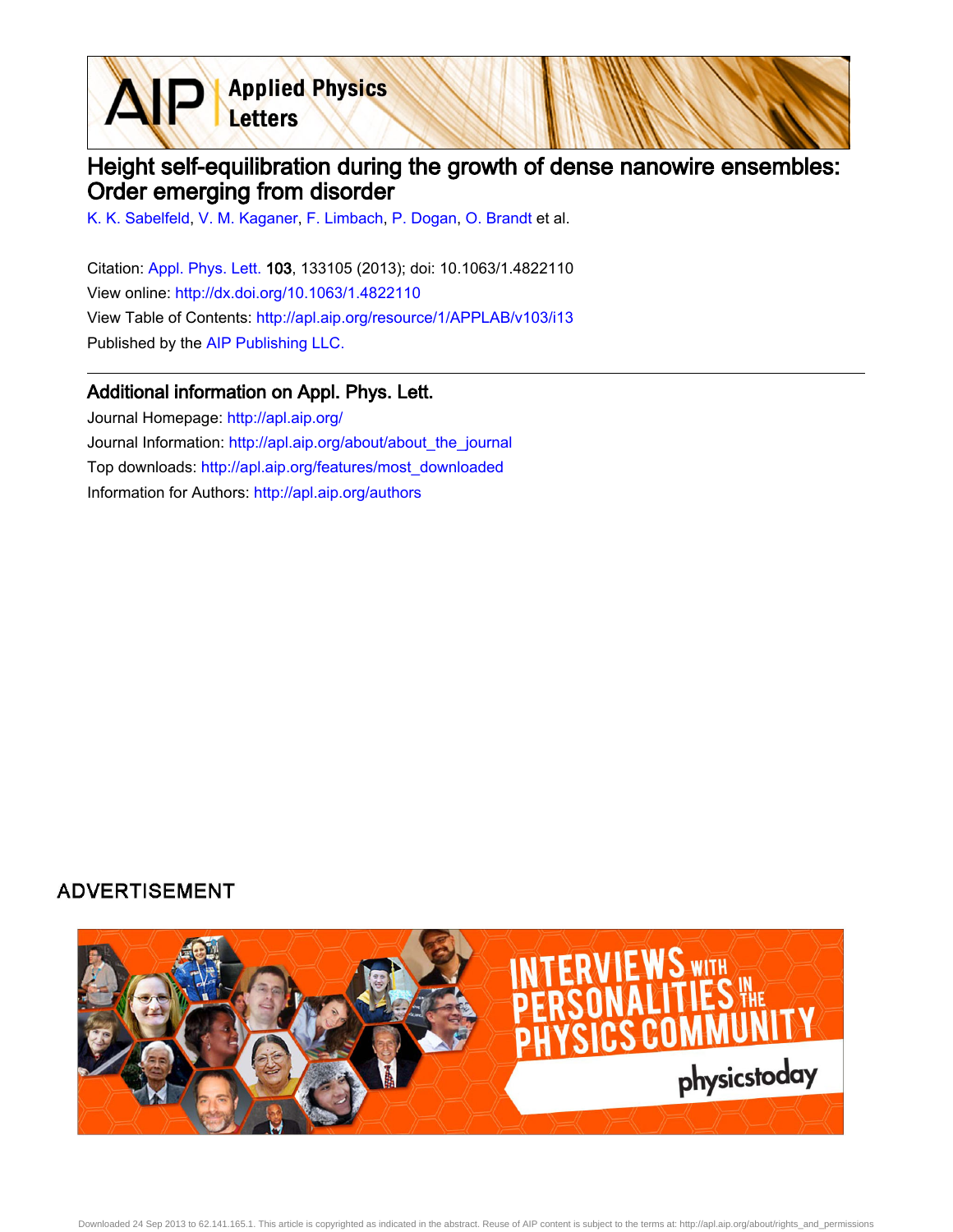

## [Height self-equilibration during the growth of dense nanowire ensembles:](http://dx.doi.org/10.1063/1.4822110) [Order emerging from disorder](http://dx.doi.org/10.1063/1.4822110)

K. K. Sabelfeld,<sup>1,2</sup> V. M. Kaganer,<sup>1,a)</sup> F. Limbach,<sup>1</sup> P. Dogan,<sup>1</sup> O. Brandt,<sup>1</sup> L. Geelhaar,<sup>1</sup> and H. Riechert<sup>1</sup>

<sup>1</sup> Paul-Drude-Institut für Festkörperelektronik, Hausvogteiplatz 5–7, 10117 Berlin, Germany<br><sup>2</sup>Institute of Computational Mathematics and Mathematical Geophysics, Pussian Academy o  $^{2}$ Institute of Computational Mathematics and Mathematical Geophysics, Russian Academy of Sciences, Lavrentiev Prosp. 6, 630090 Novosibirsk, Russia

(Received 11 April 2013; accepted 8 September 2013; published online 24 September 2013)

We show that the growth kinetics of dense arrays of self-induced GaN nanowires involves the exchange of Ga atoms between nanowires: Ga atoms desorbed from the side surfaces of nanowires readsorb on neighboring nanowires. This process favors the growth of shorter nanowires and gives rise to a narrow nanowire height distribution during the late stages of growth. We propose a stochastic differential equation model which describes the growth of dense nanowire ensembles. The model calculations are in good agreement with the experiments.  $\odot$  2013 AIP Publishing LLC. [\[http://dx.doi.org/10.1063/1.4822110](http://dx.doi.org/10.1063/1.4822110)]

The bottom-up synthesis of nanowires has provided the materials basis for exciting fundamental studies and innova-tive devices.<sup>[1](#page-4-0)</sup> Towards the fabrication of nanowires with tailored properties, the microscopic growth processes, $2-4$  their effect on the resulting crystal structure,  $5-8$  $5-8$  $5-8$  and the formation of more complex shapes by branching<sup>[9–11](#page-4-0)</sup> and kinking<sup>[12,13](#page-4-0)</sup> have been investigated. One key insight has been that growth processes of neighbouring nanowires interact, $14-17$  however, the consequences of this interaction have been analyzed so far only for individual nanowires. In this letter, we consider growth interactions in a large ensemble of GaN nanowires and demonstrate experimentally and theoretically a counterintuitive collective effect of these interactions: The heights of the nanowires initially vary broadly, yet during further growth they approach a well-defined common value characterizing the macroscopic ensemble. We show that microscopically this phenomenon is mediated by the exchange of Ga atoms between neighbouring nanowires resulting from desorption and readsorption at side surfaces.

A series of GaN nanowire samples was grown on Si(111) substrates by plasma-assisted molecular beam epitaxy in the self-induced way. $18$  All samples were grown at the same temperature of 800 °C. The Ga and N fluxes (calibrated as growth rates of GaN films grown under N- and Ga-rich conditions, respectively<sup>[19](#page-4-0)</sup>) were 4 and 18 nm/min, respectively. The growth time was the only parameter that varied from one sample to another, in the range of 15 to 120 min. The time was counted starting from the shutter opening, so that the nucleation time is included. $20,21$  The only parameter varied was the growth time.

Figures  $1(a)-1(c)$  depict side and top view scanning electron microscopy (SEM) images of three samples, thus, representing snapshots of the ensemble evolution during growth. Figure  $1(a)$  shows the GaN nanowire ensemble at the end of the nucleation process, and Figs.  $1(b)$  and  $1(c)$  follow the transformation of the ensemble in further growth. Due to the continuous rotation of the substrate during growth, the nanowire ensemble is homogeneous over the entire wafer except for the last few millimeters at the wafer edge. The nucleation conditions were chosen such as to result in ensembles with an average distance between nanowires exceeding their diameters. The total surface coverage by nanowires varies from 30% at the end of nucleation to 43% after 120 min of growth. Consequently, the coalescence degree of these ensembles is fairly low.

The heights and diameter distributions obtained from a series of such images are presented in Figs.  $1(d)-1(f)$ . At least 200 nanowires were measured from each sample. Both the heights and diameters of individual nanowires were determined from side view SEM images similar to those presented in the left column of Fig. [1](#page-2-0). It is evident from these data that, during growth, the initial broad height distribution splits into two parts, a narrow distribution of long nanowires and a broad distribution of short ones.

The Ga flux of 4 nm/min would result, after 120 min of growth, in a 480 nm thick planar layer. The nanowires grew more than two times longer in that time, as it is evident from Figs. [1\(c\)](#page-2-0) and [1\(f\).](#page-2-0) The faster growth of nanowires, in comparison to an equivalent planar layer, is due to the atoms impinging on their side facets and reaching their top facets by surface diffusion. $22-24$  As the material deposited on the side surface is distributed over the top facet, thinner nanowires grow faster. $22-26$  In addition to that, in a dense nanowire array, longer nanowires shadow the shorter neighbours and hence inhibit their growth. The initial ensemble of selfinduced GaN nanowires already possesses a large spread in nanowire heights and diameters due to fluctuations in the nucleation process. $20,21$  The two effects described above should cause the height distribution to broaden during further growth, with thinner and longer nanowires growing faster. However, the experiment reveals the opposite behavior, as seen in Figs.  $1(a)$ –1(c). In fact, the height distribution of the long nanowires clearly narrows.

Another type of nanowire height equilibration has been observed in vapor–liquid–solid growth, $27$  where the Gibbsa)Electronic mail: [kaganer@pdi-berlin.de](mailto:kaganer@pdi-berlin.de) Thomson effect in the liquid droplet on the nanowire top

Downloaded 24 Sep 2013 to 62.141.165.1. This article is copyrighted as indicated in the abstract. Reuse of AIP content is subject to the terms at: http://apl.aip.org/about/rights\_and\_permissions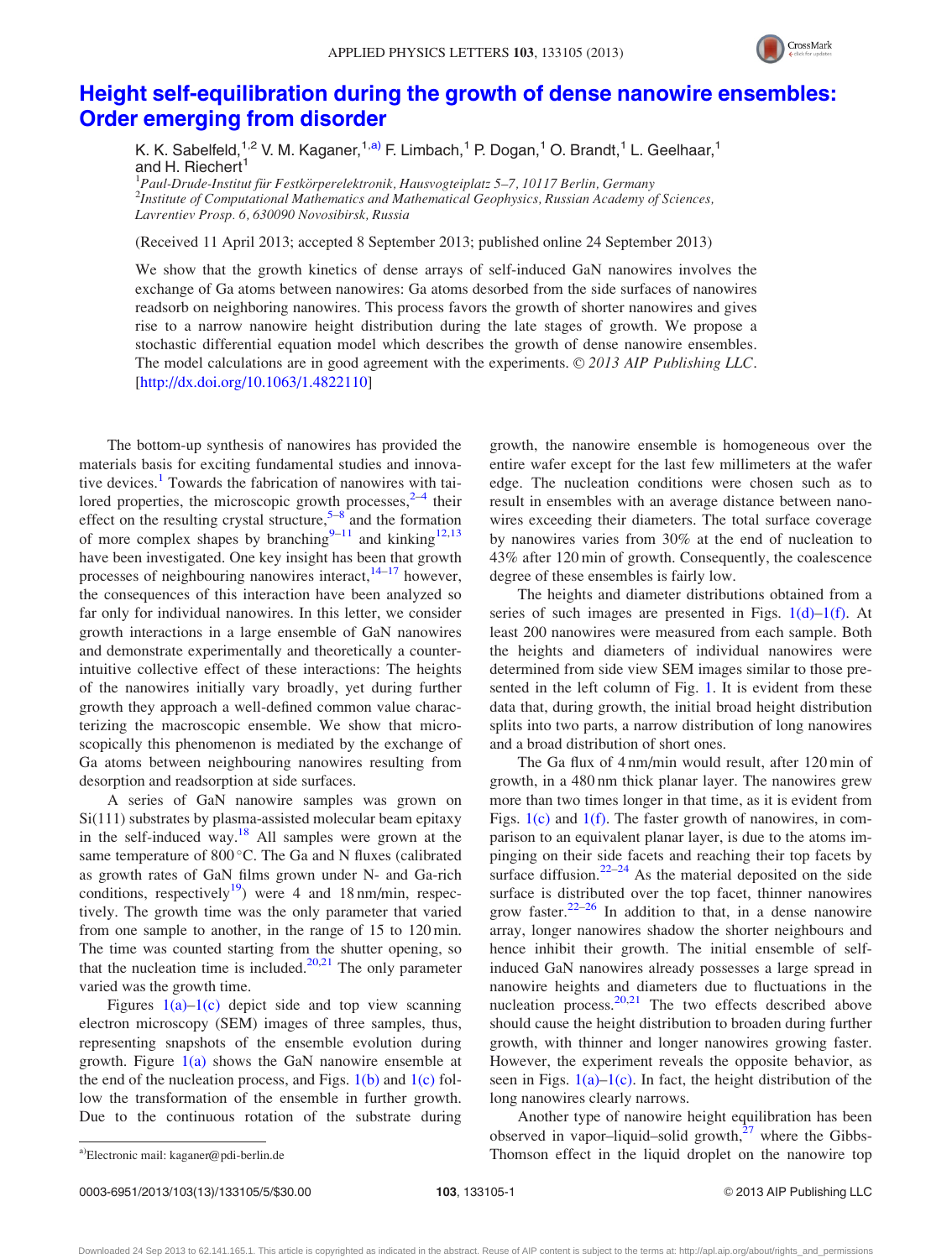<span id="page-2-0"></span>

FIG. 1. (a)–(c) Side and top view SEM images of the nanowire ensemble at different stages of growth, (d)–(f) experimental nanowire height distributions obtained from the SEM images,  $(g)$ –(i) nanowire height distributions calculated by Eq. [\(1\).](#page-3-0) The insets in (d) and (g) present the nanowire diameter distributions at the end of the nucleation process obtained from the experiment and used in the model calculations, respectively.

slows down the growth of very thin nanowires. This transient effect disappears during further growth. In contrast, the narrow height distribution observed here is self-preserving in time, as is evident from Figs.  $1(b)$  and  $1(c)$ .

The aim of the present work is to explain this unexpected behavior. To this end, we describe the evolution of the entire nanowire ensemble by stochastic mean field differential equations. Our model includes the atomistic processes shown in Fig. 2. The source of atoms is the incoming flux from the effusion cells (labeled 1 in Fig. 2). Since the flux is inclined with respect to the substrate normal, the atoms impinge on both the top and side surfaces of the nanowires. Rotation of the substrate about its axis provides irradiation of the side surfaces from all directions. The atoms arriving at



FIG. 2. A scheme of the growth of a nanowire ensemble: 1—the incoming atom flux, 2—impinging on the top facet, 3—diffusion along side surface with further contribution to growth at the top facet, 4—desorption from the side surface, 5—shadowing of short nanowires by longer neighbours, 6 adsorption of the desorbed atoms on another nanowire.

the top facet of the nanowire directly contribute to growth (process 2 in Fig. 2).

Since the N flux is large compared to both the Ga flux and the axial growth rate of the nanowires, we assume that the amount of N at the nanowire top is always sufficiently high to incorporate all available Ga atoms. This Ga-limited growth regime is the one most commonly encountered in nanowire growth.[28–](#page-4-0)[31](#page-5-0) Under certain conditions, however, also N-limited conditions may be reached. $32$ 

The Ga atoms impinge and diffuse on the side surface of the nanowires. The characteristic distance they migrate before desorbing is the diffusion length  $\Lambda$ . If the initial distance to the top surface does not exceed  $\Lambda$ , Ga atoms diffuse to the top surface and contribute to axial growth (process 3 in Fig. 2). The atoms impinging on the side surface at distances exceeding  $\Lambda$  desorb (process 4 in Fig. 2). Since the average nanowire height is larger than  $\Lambda$ , the atoms diffusing on the substrate do not reach the nanowire top and hence are not taken into consideration.

In contrast, N adatom diffusion along the side surface of the nanowire can be neglected as evidenced from experi-ments.<sup>[32](#page-5-0),[33](#page-5-0)</sup> This result can be understood from the fact that the N-terminated M-plane that constitute the nanowire side facets is unstable against the formation and desorption of  $N_2$ molecules.<sup>34</sup> Thus, we follow only the impingement, surface diffusion, and desorption of Ga atoms.

For a dense nanowire ensemble, the shadowing of shorter nanowires by neighbouring longer ones also plays an important role<sup>[35](#page-5-0)</sup> (line 5 in Fig. 2). However, the observed narrowing of the nanowire height distribution during growth indicates that the shorter nanowires do receive a flux in excess of the direct flux. The only possible source of material for their growth is the atoms that desorb from neighbouring

Downloaded 24 Sep 2013 to 62.141.165.1. This article is copyrighted as indicated in the abstract. Reuse of AIP content is subject to the terms at: http://apl.aip.org/about/rights\_and\_permissions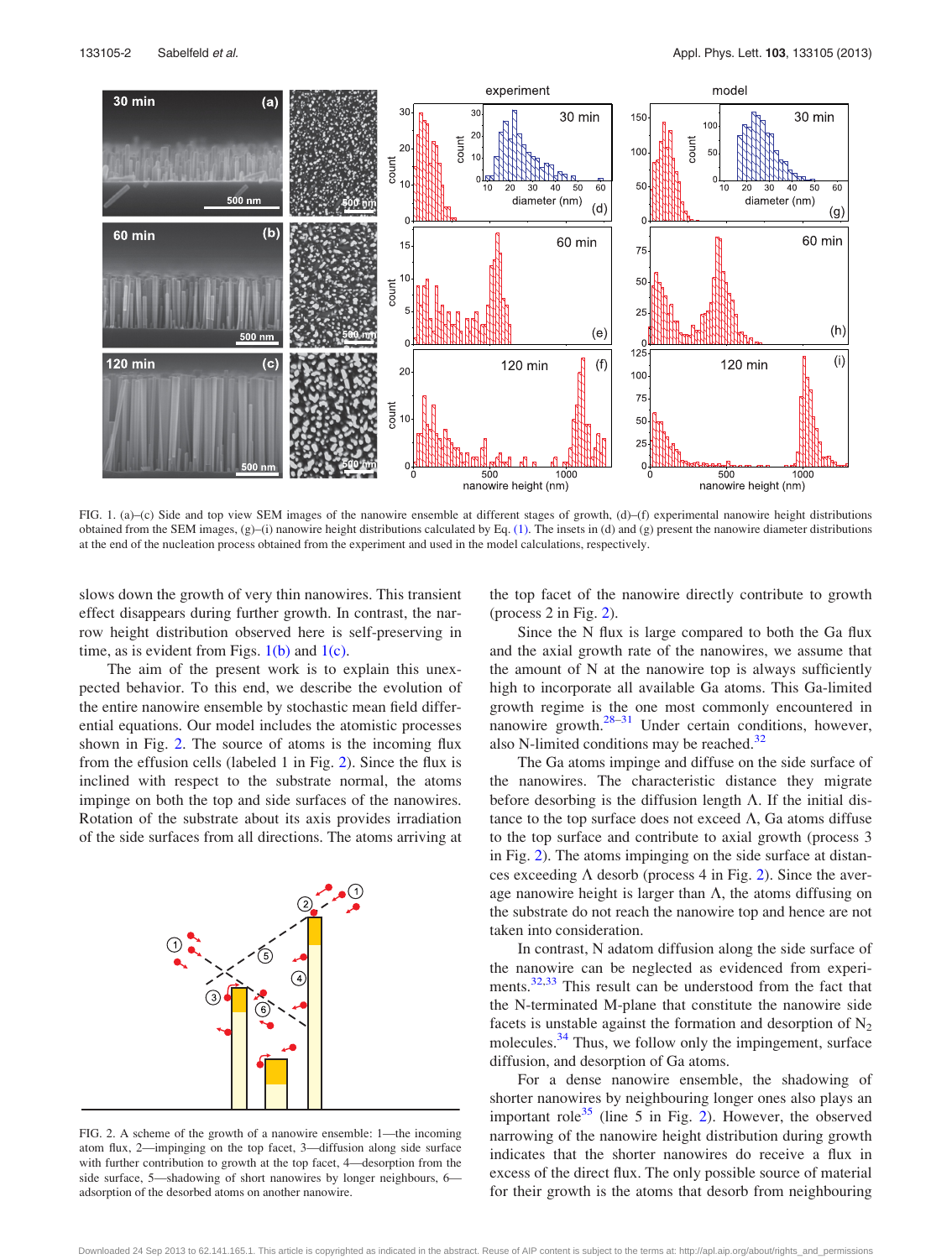<span id="page-3-0"></span>longer nanowires and readsorb on shorter nanowires (process 6 in Fig. [2\)](#page-2-0). This process has been considered to contribute to the radial growth in dense nanowire ensembles. $36$  In the present work, it is the key component needed for the nanowire height equilibration.

The processes described above can be subsumed into the following nanowire growth equation:

$$
\frac{dh}{dt} = F\left[f(h) + \frac{2Z(h)\tan\vartheta}{\pi r} + \frac{\Lambda p(h)}{r^2}\right].
$$
 (1)

Here,  $h(t)$  is the nanowire height, F is the impinging flux, and the three contributions on the right hand side describe, respectively, the direct impingement on the top surface, the impingement on the side surface with subsequent diffusion to the top surface, and the readsorption (also with subsequent diffusion to the top surface) of the atoms desorbed from other nanowires. All terms in the growth equation (1) depend not only on the height of a given nanowire but also on its random surrounding, so that it is a stochastic differential equation.

To derive Eq. (1), we calculate the increase of the nanowire volume  $A$  dh/dt, where  $A$  is the cross-sectional area of the nanowire. Each term derived below is divided by  $A = \pi r^2$ , considering the nanowire as a circular cylinder of radius r. The function  $f(h)$  describes the shadowing of the top facet of the nanowire by the neighboring nanowires. Let  $\eta$  be a random height of a neighboring nanowire. The top surface receives the direct flux as long as  $h > \eta - l \cot \vartheta$ , and is not irradiated otherwise. Here, *l* is the distance to the neighbor and  $\vartheta$  is the angle between the incoming flux and the nanowire growth direction. Hence, the shadowing term is  $f(h) = \theta(h - \eta + l \cot \vartheta)$ , where  $\theta(x)$  is the Heaviside step function, and the sticking coefficient is taken to be 1. The increase of the nanowire volume A dh/dt due to the direct flux is equal to  $FAf(h)$ , which gives the first term in Eq. (1).

In the second term of Eq.  $(1)$ ,  $Z(h)$  is the height of the side surface region that provides the adatom diffusion to the top facet. As long as the side surface is not shadowed by the neighbors,  $Z(h)$  is equal to the diffusion length  $\Lambda$  on the side surface. When the neighbors partially shadow the side surface,  $Z(h)$  decreases and becomes zero for a total shadowing of the side surface. A compact description of all these cases is  $Z(h) = min(\Lambda, max(h - \eta + l \cot \vartheta, 0))$ . The contribution of the side surface to the increase of the nanowire volume A *dh/dt* is equal to  $2rZ(h)F$  tan  $\vartheta$ . The product Ftan $\vartheta$  is the flux on a side facet, since  $F$  is defined as the flux on the substrate surface. The actual cross section of the nanowire exposed to the impinging flux at each time instance has a width  $2r$  and the height  $Z(h)$ , and the nanowire rotation ensures a uniform irradiation of the nanowire from different directions.<sup>[37](#page-5-0)</sup>

These first two terms of Eq.  $(1)$  describe growth of nanowires directly from the incoming flux. When the distance between nanowires  $l$  exceeds the nanowire height  $h$ , shadowing does not take place and these two terms describe the growth of individual nanowires. $22-26,38,39$  $22-26,38,39$  $22-26,38,39$  $22-26,38,39$  The contribution of the atoms impinging on the side surface and diffusing to the top is inversely proportional to the nanowire radius  $r$ . If only these two terms are taken into consideration, the nanowire height distribution becomes broader as the nanowires grow, as we will show below.

The third term of Eq.  $(1)$  describes a collective contribution of the nanowire ensemble to the growth and is necessary to obtain a narrow nanowire height distribution. The atoms desorbed from one nanowire can readsorb on another one (process 6 in Fig. [2](#page-2-0)). Atoms desorb from a nanowire at a height level z if, first, the nanowire is not shadowed by the neighbors at this level and, second, its top absorbing part of length  $\Lambda$  is above this level. We take the density of desorbed atoms at a height z proportional to the total perimeter  $p(z)$  of all such nanowires assuming that the distance between the nanowires is small enough and the atoms readsorb at about the same height as they desorb. Thus,  $p(z)$  is calculated as the sum of perimeters of all nanowires that satisfy two inequalities,  $\eta - l \cot \vartheta < z < h - \Lambda$ . The total perimeter is normalized to the total number of nanowires. The contribution of the reabsorbed atoms to the increase of the nanowire volume is therefore proportional to  $F\Lambda p(h)$ .

Equation (1) involves not only a single nanowire but also its neighbours, so that it has to be solved for the whole nanowire ensemble simultaneously. Since the nucleation process is not considered in the present model, we take as the initial condition the nanowire distribution that is observed 30 min after beginning of deposition. With the aim to have a better statistics we use, instead of the experimental height and diameter distribution for 200 nanowires in Fig. [1\(d\),](#page-2-0) a similar randomly generated distribution of 1000 nanowires, as shown in Fig. [1\(g\)](#page-2-0). Starting with different initial distributions (including the experimental one), we find that their details are not important and further growth gives rise to the same universal distribution at later times.

Equation (1) is integrated for the whole nanowire ensemble with a constant time step of 0.1 min. After each time step, the perimeter  $p(h)$  contributing to desorption for each nanowire and the average height of the long nanowires  $\bar{h}(t)$ are recalculated, by counting all nanowires in the ensemble. Since the nanowire distribution becomes bimodal during growth, we calculate  $\bar{h}$  by a two step procedure as follows. First, the average height of all nanowires is obtained. Then, the average height of nanowires exceeding this value is calculated, so that only the longer nanowires are taken into account. The value  $\overline{h}$  thus obtained is close to the peak value in the nanowire height distribution. The random height of the neighbouring nanowires is taken independently for each nanowire as  $\eta = (1 + 0.25\xi)\overline{h}$ , where  $\xi$  is a standard Gaussian random variable with zero mean and unit variance.

Figures  $1(g)-1(i)$  present calculations of the nanowire growth by Eq. (1). The incoming Ga flux is taken the same as in the experiment,  $F = 4$  nm/min, at an angle  $\vartheta = 30^{\circ}$  to the substrate normal, and the diffusion length is  $\Lambda = 80$  nm. Our model takes into account the increase of the nanowire diameter and the distance between nanowires. This is done on average, by using the time dependencies of the average distances between nanowires  $l(t)$  and the average nanowire radii  $r(t)$  from the experimental plots in Fig. [3\(a\).](#page-4-0) The average distances between nanowires were obtained by determining the nanowire density from top view SEM images, while the average radii were obtained from the nanowire diameter distributions measured from side view SEM images together with the height distributions. The increase of the distance between nanowires and their diameters during growth is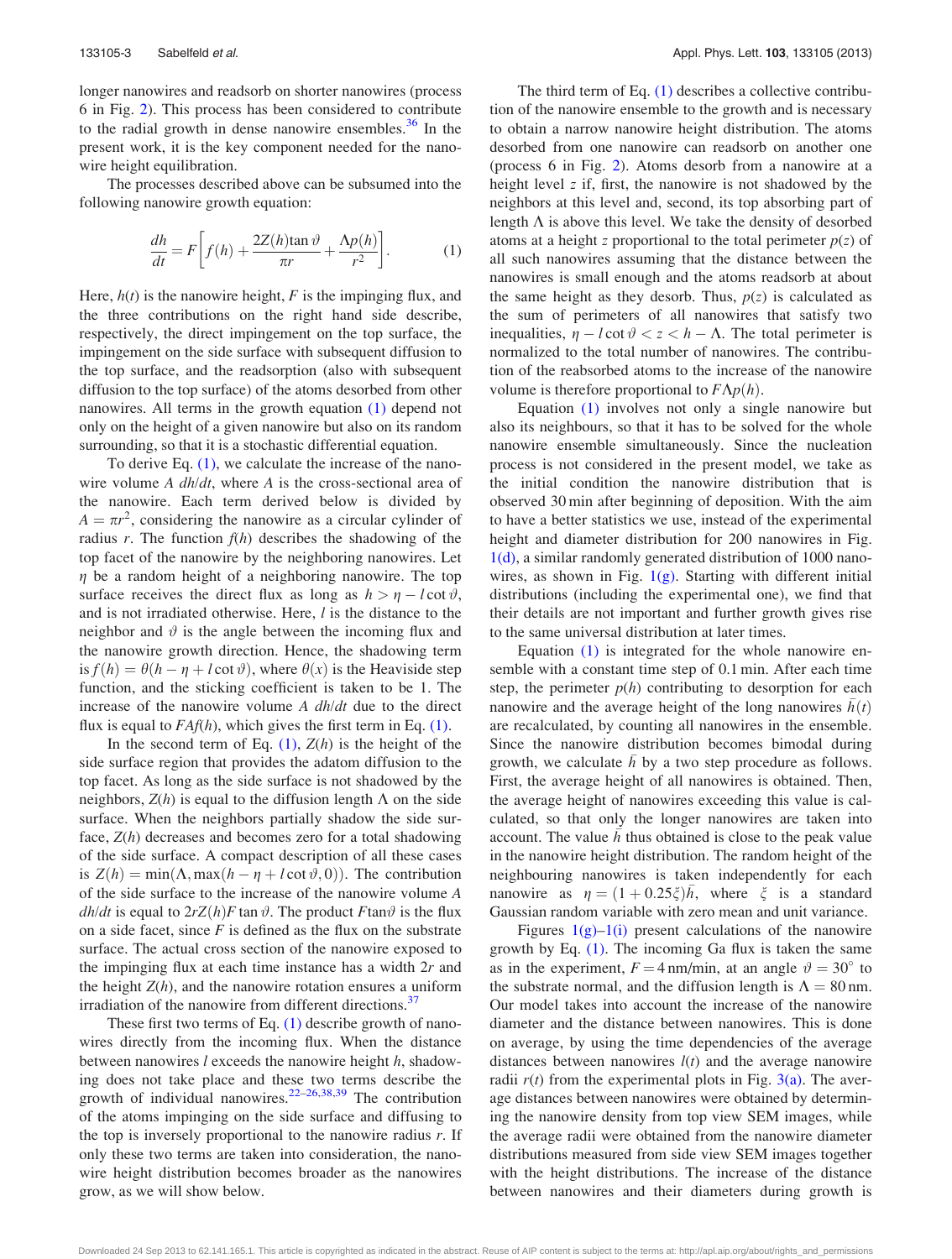<span id="page-4-0"></span>

FIG. 3. Experimental time dependencies of (a) the average distance between nanowires and the average nanowire diameter and (b) measured and calculated time dependencies of the average nanowire height.

partially due to nanowire coalescence. $40,41$  Our model does not include coalescence explicitly.

The calculated nanowire height distributions reproduce very well the development of the bimodal distribution and the narrowing of the distribution of long nanowires found in the experiments. The calculated average nanowire height  $\bar{h}(t)$  increases almost linearly with time, as seen in Fig. 3(b), in good agreement with the experiment. The scattering of the experimental points on the plot is due to slight fluctuations in the growth parameters from sample to sample in the series. Figure  $3(b)$  also shows that the nucleation process ends about 30 min after the beginning of growth, thus, justifying the choice of the initial conditions in the calculations. The calculations enable us to demonstrate that the narrow nanowire height distribution in Figs.  $1(h)$  and  $1(i)$  is obtained due to the third term in Eq. [\(1\)](#page-3-0) describing the growth of shorter nanowires fed by atoms desorbed from longer neighbours. When this term is excluded, a very broad height distribution is obtained in the calculations as shown in Fig. 4. If in addition shadowing is excluded by taking the distance between nanowires large enough, the height distribution does not



FIG. 4. Nanowire height distribution calculated by neglecting the atom exchange between nanowires. The inset shows a nanowire height distribution obtained by additionally neglecting the shadowing of nanowires (distance between nanowires  $l \rightarrow \infty$ ). Growth time of 120 min.

contain any short nanowires (see inset in Fig. 4) and is still much broader than the experimental distribution.

Without taking into account the collective effect found here, the evolution of an entire nanowire ensemble cannot be predicted. Our model can thus be considered as a crucial step towards advanced control over the growth of nanowire ensembles. Perspectively, the methodology elaborated in this work provides the essentials for an extension towards designing the growth of arrays of differently shaped nanostructures, both in statistical or locally predefined patterns.

The work has been supported by Deutsche Forschungsgemeinschaft (DFG) Grant No. KA 3262/2-1 and Russian Fund for Basic Research Grant No. 12-01-00635.

- <sup>1</sup>P. Yang, R. Yan, and M. Fardy, [Nano Lett.](http://dx.doi.org/10.1021/nl100665r) **10**, 1529 (2010).<br><sup>2</sup>E. M. Poss. Pap. Prog. Phys. **73**, 114501 (2010).
- <sup>2</sup>F. M. Ross, [Rep. Prog. Phys.](http://dx.doi.org/10.1088/0034-4885/73/11/114501) 73, 114501 (2010).
- S. Hofmann, R. Sharma, C. T. Wirth, F. Cervantes-Sodi, C. Ducati, T. Kasama, and R. E. Dunin-Borkowski, [Nature Mater.](http://dx.doi.org/10.1038/nmat2140) 7, 372 (2008).
- <sup>4</sup>S. H. Oh, M. F. Chisholm, Y. Kauffmann, W. D. Kaplan, W. Luo, M. Rühle, and C. Scheu, [Science](http://dx.doi.org/10.1126/science.1190596) 330, 489 (2010).
- <sup>5</sup>J. Johansson, L. S. Karlsson, C. P. T. Svensson, T. Møartensson, B. A. Wacaser, K. Deppert, L. Samuelson, and W. Seifert, [Nature Mater.](http://dx.doi.org/10.1038/nmat1677) 5, 574 (2006).
- <sup>6</sup>F. Glas, J.-C. Harmand, and G. Patriarche, *[Phys. Rev. Lett.](http://dx.doi.org/10.1103/PhysRevLett.99.146101)* 99, 146101 (2007).
- <sup>7</sup>R. E. Algra, M. A. Verheijen, M. T. Borgström, L. F. Feiner, G. Immink, W. J. P. Van Enckevort, and E. Vlieg, [Nature](http://dx.doi.org/10.1038/nature07570) 456, 369 (2008).
- P. Caroff, K. A. Dick, J. Johansson, M. E. Messing, K. Deppert, and L. Samuelson, [Nat. Nanotechnol.](http://dx.doi.org/10.1038/nnano.2008.359) 4, 50 (2009).
- <sup>9</sup>K. A. Dick, K. Deppert, M. W. Larsson, T. Møartensson, W. Seifert, L. R.
- Wallenberg, and L. Samuelson, [Nature Mater.](http://dx.doi.org/10.1038/nmat1133) 3, 380 (2004). <sup>10</sup>M. J. Bierman, Y. K. A. Lau, A. V. Kvit, A. L. Schmitt, and S. Jin,
- [Science](http://dx.doi.org/10.1126/science.1157131) <sup>320</sup>, 1060 (2008). 11J. Zhu, H. Peng, A. F. Marshall, D. M. Barnett, W. D. Nix, and Y. Cui,
- [Nat. Nanotechnol.](http://dx.doi.org/10.1038/nnano.2008.179) 3, 477 (2008). <sup>12</sup>B. Tian, P. Xie, T. J. Kempa, D. C. Bell, and C. M. Lieber, [Nat.](http://dx.doi.org/10.1038/nnano.2009.304)
- [Nanotechnol.](http://dx.doi.org/10.1038/nnano.2009.304) 4, 824 (2009). <sup>13</sup>K. Schwarz, J. Tersoff, S. Kodambaka, Y.-C. Chou, and F. Ross, *[Phys.](http://dx.doi.org/10.1103/PhysRevLett.107.265502)*
- [Rev. Lett.](http://dx.doi.org/10.1103/PhysRevLett.107.265502) 107, 265502 (2011). <sup>14</sup>L. E. Jensen, M. T. Björk, S. Jeppesen, A. I. Persson, B. J. Ohlsson, and L. Samuelson, Nano Lett. 4, 1961 (2004).
- <sup>15</sup>M. T. Borgström, G. Immink, B. Ketelaars, R. Algra, and E. P. A. M.
- Bakkers, [Nat. Nanotechnol.](http://dx.doi.org/10.1038/nnano.2007.263) 2, 541 (2007). <sup>16</sup>T. Gotschke, T. Schumann, F. Limbach, T. Stoica, and R. Calarco, [Appl.](http://dx.doi.org/10.1063/1.3559618)
- [Phys. Lett.](http://dx.doi.org/10.1063/1.3559618) <sup>98</sup>, 103102 (2011). 17A. Li, N. V. Sibirev, D. Ercolani, V. G. Dubrovskii, and L. Sorba, [Cryst.](http://dx.doi.org/10.1021/cg301565p)
- [Growth Des.](http://dx.doi.org/10.1021/cg301565p) 13, 878 (2013). 18L. Geelhaar, C. Chèze, B. Jenichen, O. Brandt, C. Pfüller, S. Münch, R. Rothemund, S. Reitzenstein, A. Forchel, T. Kehagias et al., [IEEE J. Sel.](http://dx.doi.org/10.1109/JSTQE.2010.2098396)
- [Top. Quantum Electron.](http://dx.doi.org/10.1109/JSTQE.2010.2098396) 17, 878 (2011).<br><sup>19</sup>B. Heying, R. Averbeck, L. F. Chen, E. Haus, H. Riechert, and J. S. Speck,
- [J. Appl. Phys.](http://dx.doi.org/10.1063/1.1305830) 88, 1855 (2000). <sup>20</sup>R. Calarco, R. J. Meijers, R. K. Debnath, T. Stoica, E. Sutter, and H. Lüth,
- [Nano Lett.](http://dx.doi.org/10.1021/nl0707398) 7, 2248 (2007).<br><sup>21</sup>V. Consonni, A. Trampert, L. Geelhaar, and H. Riechert, [Appl. Phys. Lett.](http://dx.doi.org/10.1063/1.3610964)
- 99, 033102 (2011).  $22L$ . Schubert, P. Werner, N. D. Zakharov, G. Gerth, F. M. Kolb, L. Long,
- U. Gösele, and T. Y. Tan, [Appl. Phys. Lett.](http://dx.doi.org/10.1063/1.1762701) 84, 4968 (2004).<br><sup>23</sup>J. Johansson, C. P. T. Svensson, T. Mårtensson, L. Samuelson, and W.
- Seifert, [J. Phys. Chem. B](http://dx.doi.org/10.1021/jp051702j) 109, 13567 (2005). <sup>24</sup>R. K. Debnath, R. Meijers, T. Richter, T. Stoica, R. Calarco, and H. Lüth, [Appl. Phys. Lett.](http://dx.doi.org/10.1063/1.2715119) 90, 123117 (2007).<br><sup>25</sup>V. Ruth and J. P. Hirth, [J. Chem. Phys.](http://dx.doi.org/10.1063/1.1725687) 41, 3139 (1964).<br><sup>26</sup>E. I. Givargizov, [J. Cryst. Growth](http://dx.doi.org/10.1016/0022-0248(75)90105-0) 31, 20 (1975).<br><sup>27</sup>V. G. Dubrovskii, T. Xu, Y. Lambert, J.-P. Nys, B. Grandidier, D.
- 
- 
- 
- Stiévenard, W. Chen, and P. Pareige, [Phys. Rev. Lett.](http://dx.doi.org/10.1103/PhysRevLett.108.105501) 108, 105501 (2012).<br><sup>28</sup>M. A. Sanchez-Garcia, E. Calleja, E. Monroy, F. J. Sanchez, F. Calle, E. Muñoz, and R. Beresford, J. Cryst. Growth **183**, 23 (1998).
- <sup>29</sup>S. Fernández-Garrido, J. Grandal, E. Calleja, M. A. Sánchez-García, and D. López-Romero, [J. Appl. Phys.](http://dx.doi.org/10.1063/1.3267151) 106, 126102 (2009).